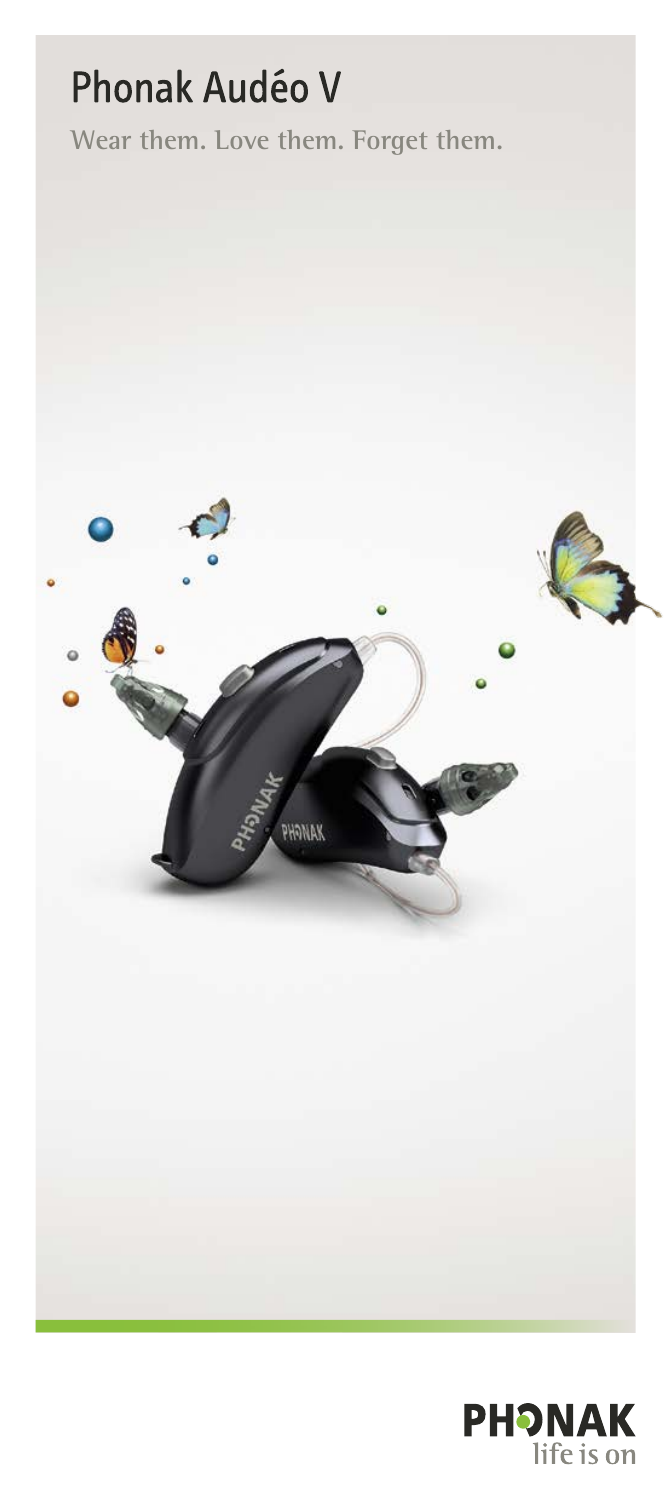

# **Communicate, participate, be yourself**

A stroll through the park – hear the leaves rustling in the wind. A chat in a bustling crowd – engage and be yourself without any extra effort. Talking on the phone with a loved one – join in the laughter of a funny story.

We have been listening to hearing aid wearers and hearing care professionals and have come to understand what matters most. Communicating with ease and comfort are key to helping you participate and be yourself.

The new Phonak Audéo V hearing aids deliver all this. They cater to your individual interests and let you rediscover the richness and variety of sounds, especially those that make the difference in your life, every day.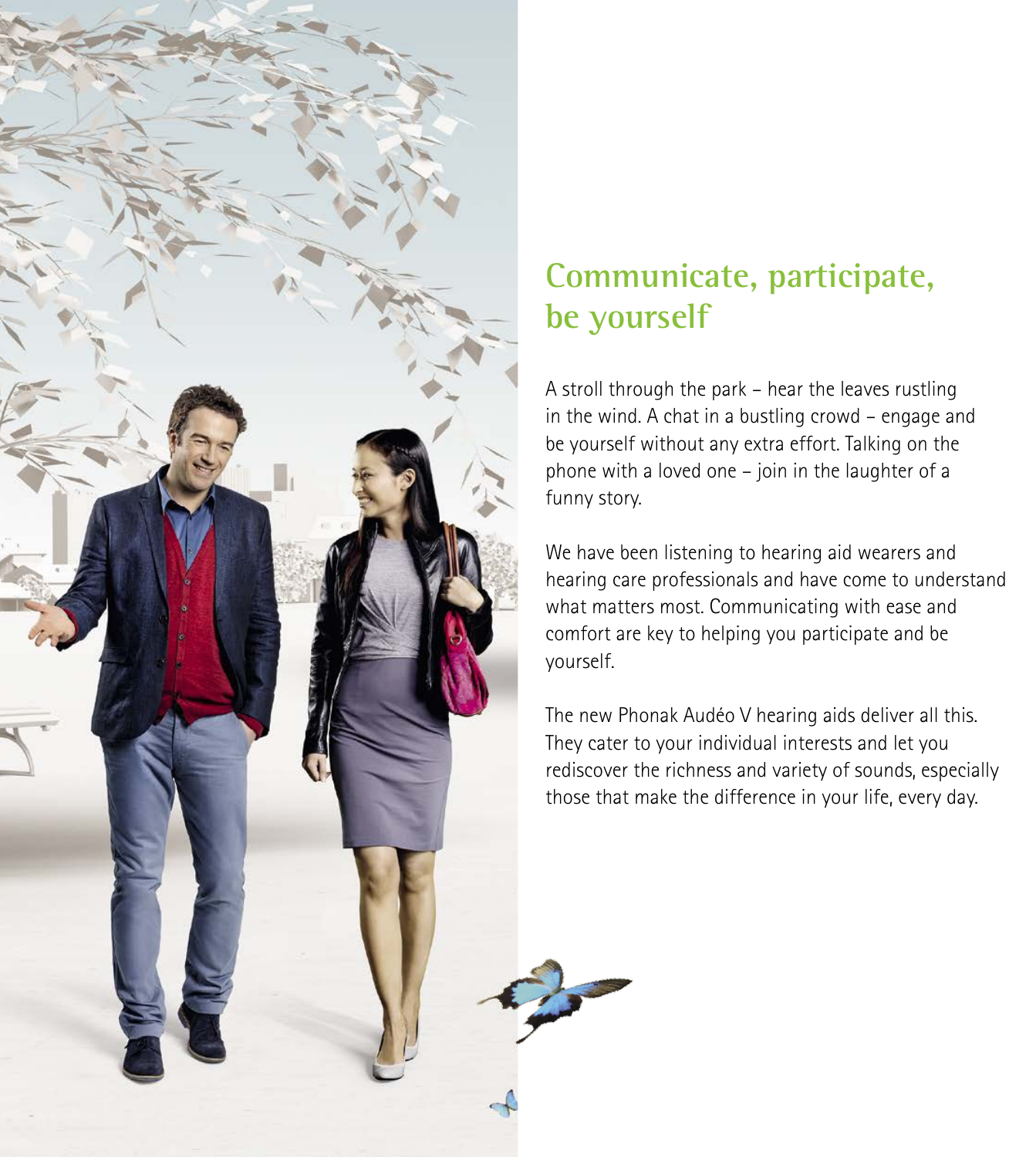

#### **Wear them. Love them. Forget them.**

Phonak Audéo V hearing aids not only provide exceptional speech understanding and comfort but also appeal to your individual style and preferences.

A modern, sleek design, four models, and four performance levels for every budget. The feather-light and slim Audéo V – strengthened with high-tech composite materials for more robustness – sits comfortably behind your ear. You will forget they are even there.

**Choose from eleven colors to either match or contrast with your hair or skin tone.**

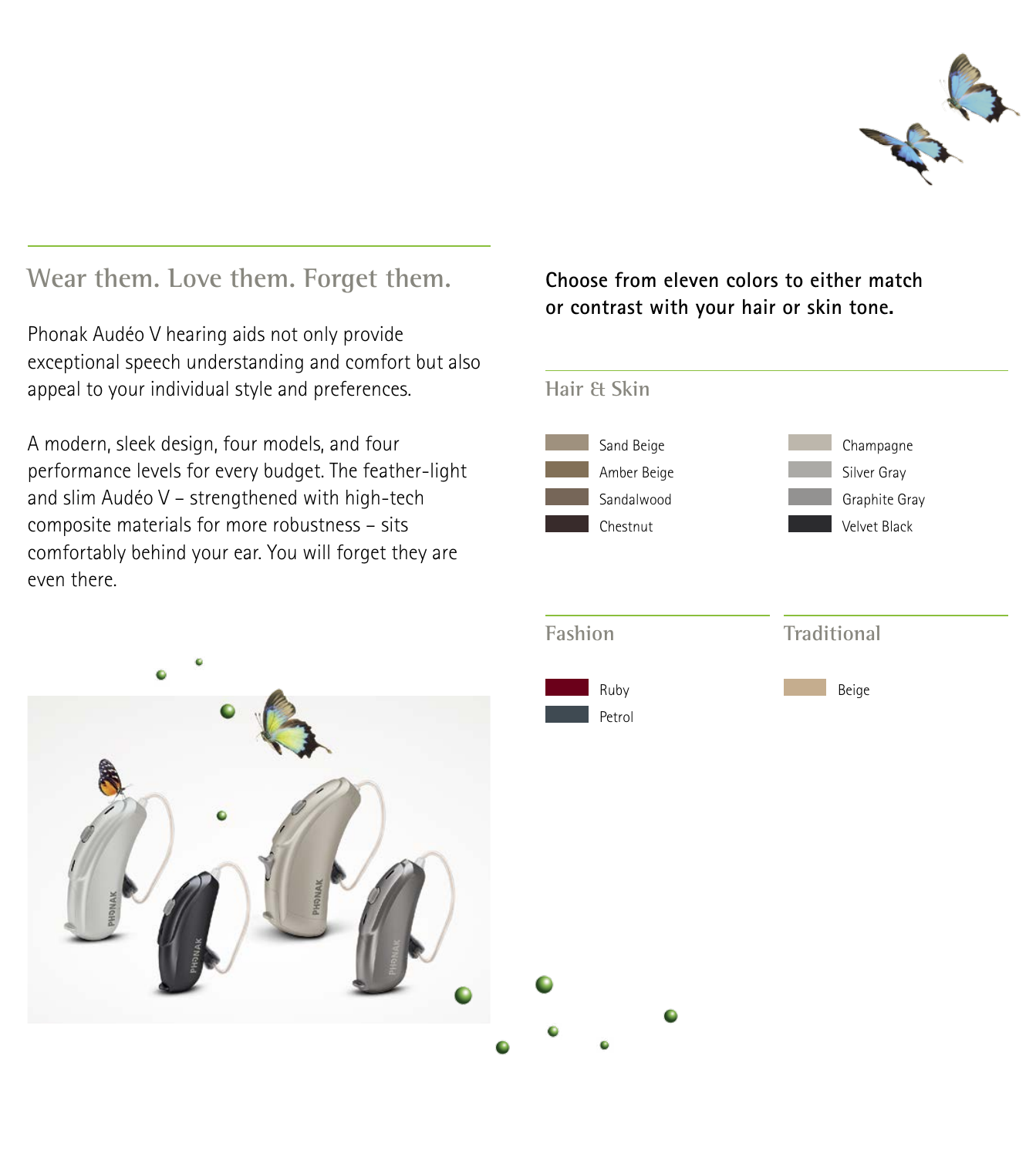# **Communicate easily, anywhere, with everyone**

Understanding, interacting, and engaging in conversation are what connect you with loved ones, colleagues and to the world around you. Audéo V hearing aids focus on speech understanding, comfort, ease-of-use, and are tailored to give you the listening experiences you desire.

Unique to Phonak, **Binaural VoiceStream Technology™** enables two Audéo V hearing aids to send speech from one ear to the other – as if your hearing aids were talking to each other. This leading-edge technology provides better speech understanding in even the most challenging listening environments. Be it in a noisy restaurant, or taking a stroll outdoors. **The universal language of music**





Music is like a world of its own. It speaks a universal language that touches your emotions. Audéo V gives you back the pleasure of music to enjoy the now, or reminisce about past experiences and special occasions.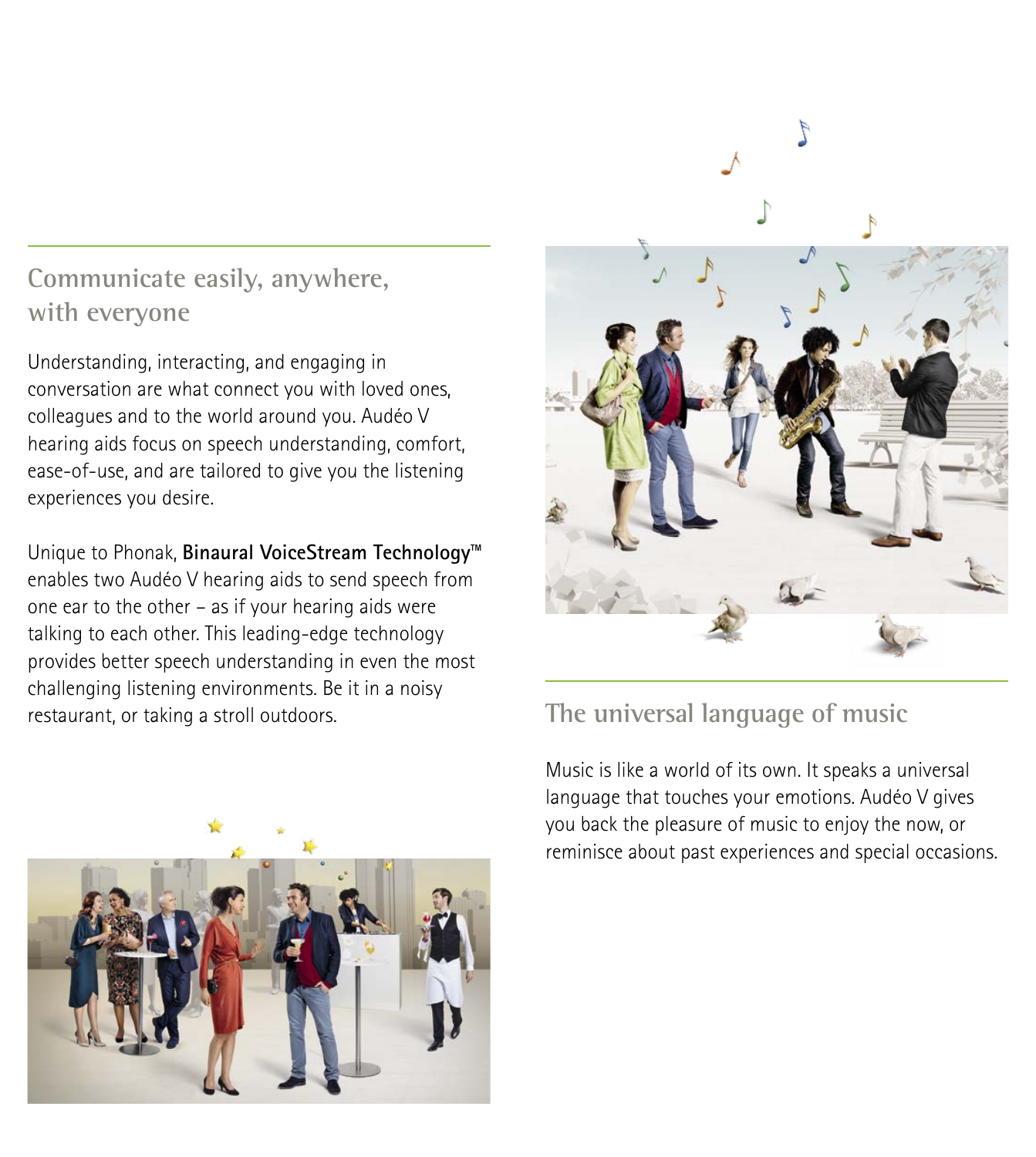#### **Less effort, more ease**

The abundance of sounds in life can be tiring, requiring constant concentration and great listening effort.

Every day you move between many different listening situations. The sophisticated operating system in Audéo V hearing aids will adapt to your precise environment. They will, for example, recognize when you are in a noisy cafe and activate the "Comfort in Noise" program. If you then start a conversation, they will not switch completely into the "Speech in Noise" program but blend the two to precisely match your listening environment.

### **Less worry, more confidence**

Thanks to its automatic capabilities, Phonak Audéo V hearing aids deliver unmatched sound quality with minimal interaction. Audéo V will also recognize and immediately eliminate annoying whistling sounds known as feedback. The less you fiddle with them and the better the sound performance, the more easily you will forget that you are wearing a hearing aid, building the confidence to be yourself.



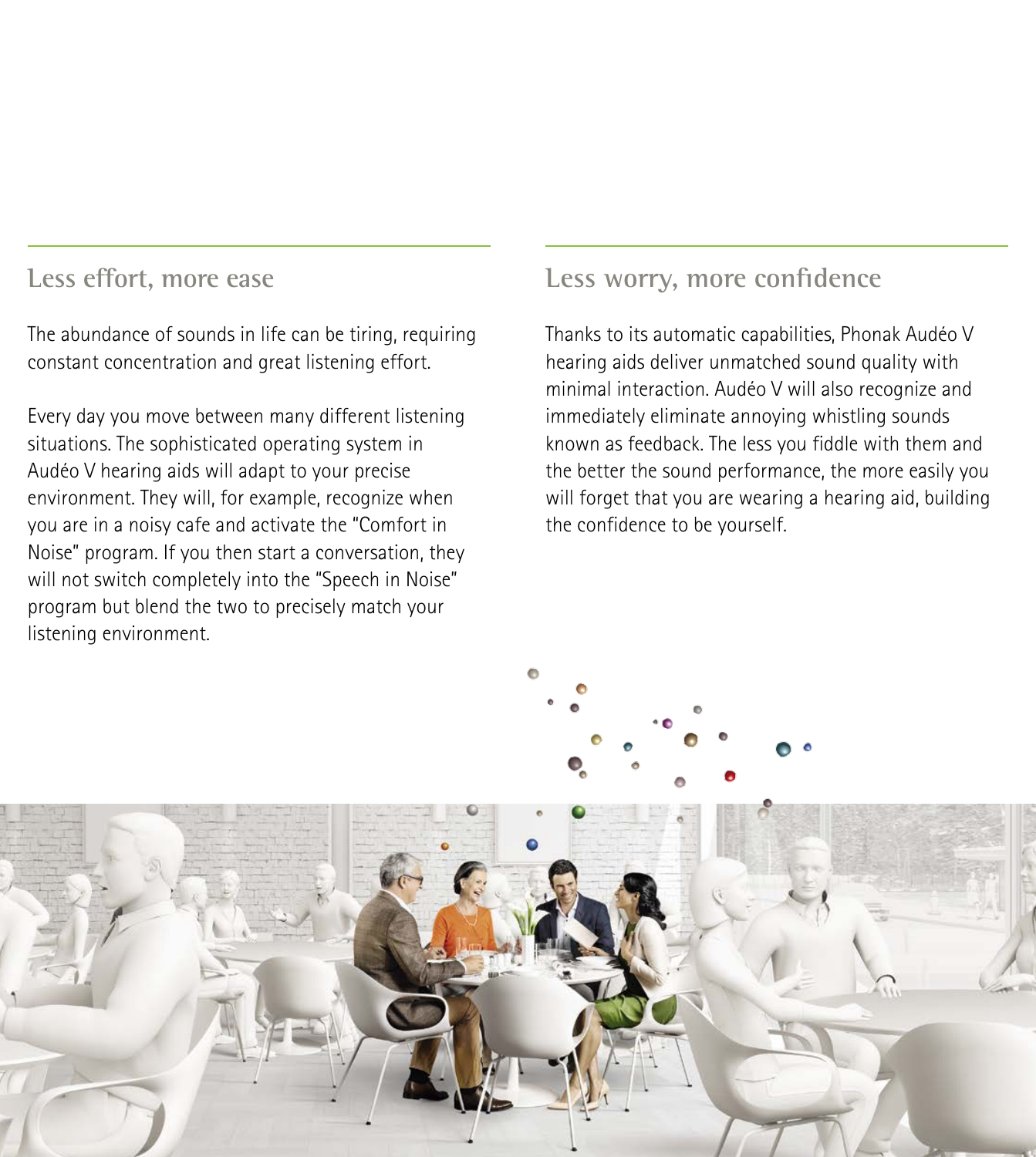## **Wireless accessories to boost your hearing aids**

Some listening situations, such as speaking on the phone, watching TV or listening to music, can be especially challenging. In combination with Audéo V, Phonak wireless accessories connect you to the world around you, providing comfort and boosting performance.

EasyCall II, for example, streams a cell phone call into both hearing aids. Simply attach it to the back of any cell phone and turn it on.

# **Your life, your soundscape**

Wherever you go, whatever you do, you expect to hear and understand with confidence. We do everything to fulfil your expectations to not only hear but also understand better in almost every situation, no matter how challenging.

The superior technology in Phonak Audéo V hearing aids and wireless accessories offers you a personalized solution designed to enrich the listening experiences in your everyday life.

Together with your hearing care professional you can choose the best solution to match your lifestyle, degree of hearing loss and your budget.